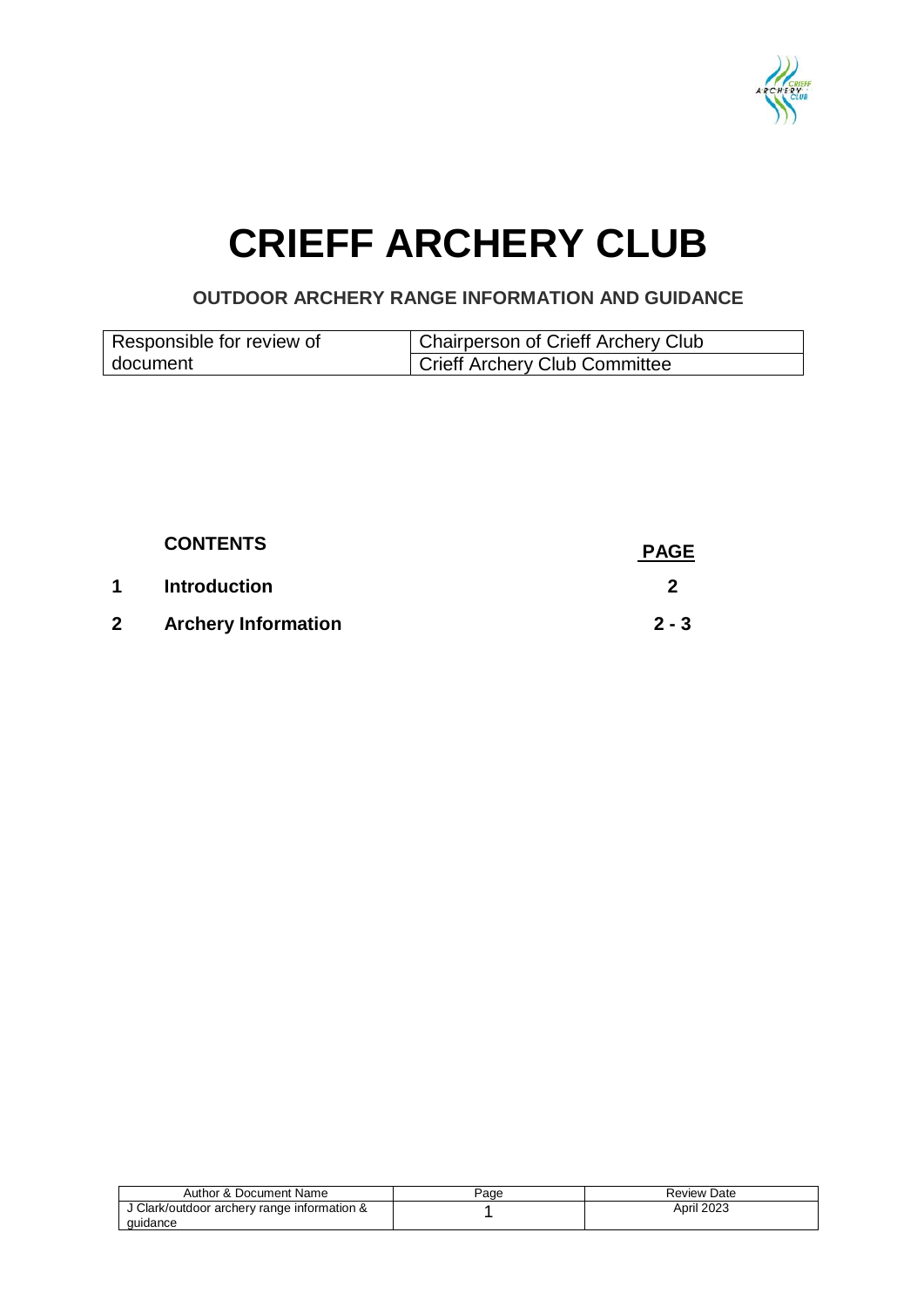

# **1. Introduction**

This document provides general information in relation to shooting on the outdoor range at the Crieff and Strathearn Rugby Club playing fields at Braidhaugh Park Crieff and should be read in tandem with the clubs Outdoor Archery Risk Assessment. It must be noted that:

- Crieff Archery Club is affiliated to Archery GB and the Scottish Archery Association and is required to meet the national safety standards for archery.
- The Club is covered by Archery GB public liability insurance
- All archers within the club are members of Archery GB and as such must abide by the association rules and policies

# **2. Archery Information**

## Archery Field

Risk to archers, general public and animals is minimised by the way the archery field is laid out. The majority of arrows fired by an archer will hit the target however a few may miss and go past the target and very occasionally go off at an angle.

The outdoor range must be set out in order to comply with Archery GB requirements. The exclusion zone runs from 10 yards either side of the shooting line to a point 20 yards either side of the 100 yard targets and extending to a 150 yard line. If there is a natural barrier, such as a hedge, banking or fence, this could serve as the boundary of the archery field. If there is open ground either at the side or behind the targets, then that boundary needs to be marked for safety. The club's risk assessment and range set up complies with AGB requirements.

Should a person or animal intrude into the shooting area past the safety barriers and notices whilst shooting is taking place, the Field Captain/Rangemaster or any Archer will shout "FAST" at which point all archers will stop shooting immediately, remove arrows from bow, return them to their quiver and await further instructions. Shooting will not commence until the area becomes safe again.

### **Shooting**

The generic rules of a shooting range are in place in order to operate safely. These include:

Dynamic Risk assessment – The identified Field Captain/Rangemaster will identify any hazards that must be addressed before shooting begins (e.g. requirement for safety barriers, signs, weather related issues etc.) and will ensure that suitable control measures are in place in order to use the range in a safe manner. No shooting will commence unless any identified risks are addressed. If safe conditions cannot be maintained for both archers and the general public for any reason, then shooting will not be allowed to continue.

Minimum Numbers – On any day that field archery shooting is carried out, there must be a minimum of two persons. Before and after shooting, all archers return to behind the safety

| Author & Document Name                                  | Page | Review Date |
|---------------------------------------------------------|------|-------------|
| J Clark/outdoor archery range information &<br>quidance |      | April 2023  |